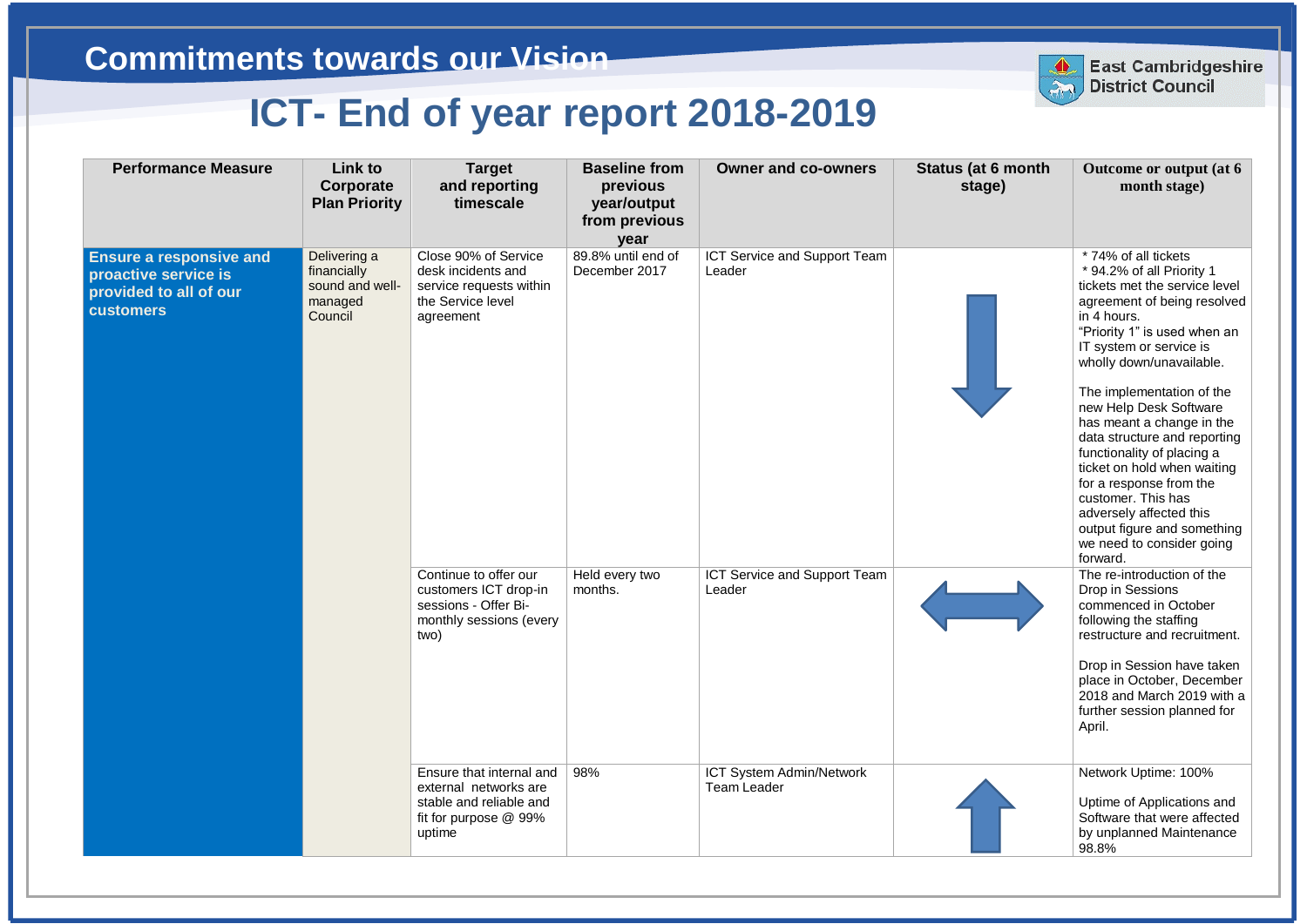| <b>Performance Measure</b>                                                                | Link to<br>Corporate<br><b>Plan Priority</b> | <b>Target</b><br>and reporting<br>timescale                                                                                                                                                           | <b>Baseline from</b><br>previous<br>year/output<br>from previous<br>year                                             | <b>Owner and co-owners</b>                                                                                            | <b>Status (at 6 month</b><br>stage) | Outcome or output (at 6<br>month stage)                                                                                                                                                                                                                                                                                                                                                                                                           |
|-------------------------------------------------------------------------------------------|----------------------------------------------|-------------------------------------------------------------------------------------------------------------------------------------------------------------------------------------------------------|----------------------------------------------------------------------------------------------------------------------|-----------------------------------------------------------------------------------------------------------------------|-------------------------------------|---------------------------------------------------------------------------------------------------------------------------------------------------------------------------------------------------------------------------------------------------------------------------------------------------------------------------------------------------------------------------------------------------------------------------------------------------|
| <b>Ensure that ICT Services</b><br>maximises possible<br>efficiency savings               |                                              | Review ICT contracts to<br>help reduce total cost of<br>contracts, whilst<br>ensuring a high level of<br>service<br>Provide a financial<br>savings and present<br>these to Committee. By<br>end of Q4 | 100% of ICT<br>contracts reviewed                                                                                    | <b>ICT Manager</b>                                                                                                    |                                     | This element will be carried<br>out as part of the<br>organisation wide<br>application review. This<br>element will be included to<br>establish the current status<br>of both hardware and<br>software contracts and<br>Services requirements.<br>However due to the current<br>capacity limitations this<br>measure won't be<br>completed until next year,<br>which will also give the<br>service the opportunity to<br>review any cost savings. |
| To create a culture of<br>continual service<br>improvement and positive<br>transformation |                                              | Complete an<br>organisational wide<br>application review and<br>create a prioritised<br>programme for<br>upgrades and new<br>software. - by end of<br><b>June 2018</b>                                | Six month plan of<br>items requiring<br>implementation has<br>been draw up. To<br>be reviewed again<br>in June 2018. | <b>ICT Manager</b><br>ICT Service and Support Team<br>Leader<br><b>ICT System Admin/Network</b><br><b>Team Leader</b> |                                     | Due to the priorities required<br>by the business, this project<br>is only now commencing.<br>The ICT Team are currently<br>working on identifying all<br>software and versions to<br>help identify any<br>unsupported software and<br>all those in need of upgrade.<br>All software will be identified<br>and a programme of<br>updates or replacement<br>software will be drawn up.                                                             |
|                                                                                           |                                              | Introduction of Mobile<br>Working (rollout laptops)<br>and tablets for site<br>visiting officers) along<br>with generation of bring<br>your own devise policy<br>$-$ end of $Q3$                      | New performance<br>Measure                                                                                           | ICT System Admin/Network<br>Officer                                                                                   |                                     | All visiting officers have now<br>received a mobile device,<br>with mobile app delivered to<br>Building Control. Planning,<br><b>Planning Enforcement and</b><br>Licensing ordered and<br>awaiting date of delivery<br>from supplier.<br>BYOD policy is currently<br>being addressed, security<br>compliance must be taken<br>into consideration.                                                                                                 |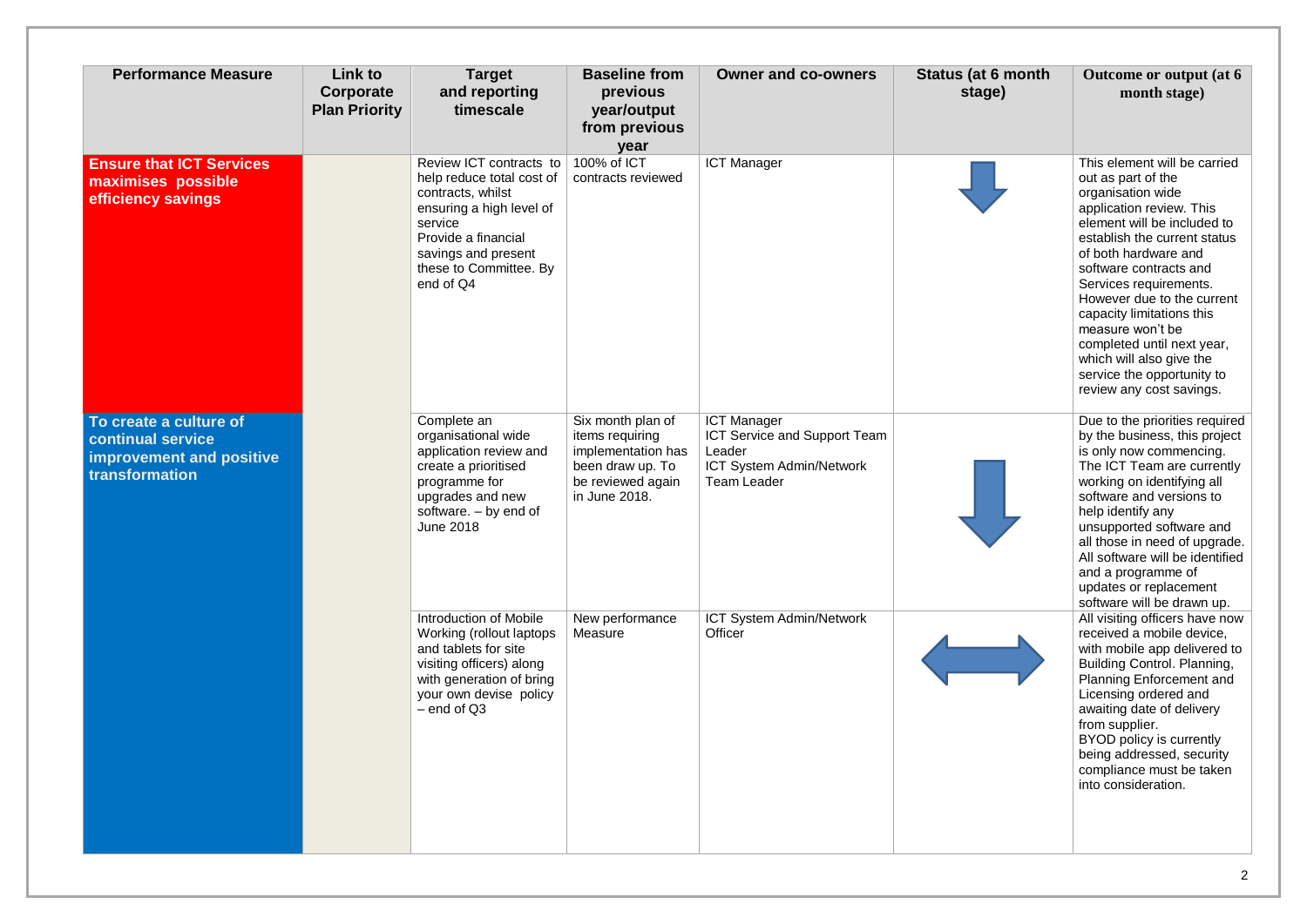| <b>Performance Measure</b>                                                                                                              | Link to<br>Corporate<br><b>Plan Priority</b> | <b>Target</b><br>and reporting<br>timescale                                                                                                                                                                          | <b>Baseline from</b><br>previous<br>year/output<br>from previous<br>year | <b>Owner and co-owners</b>                                           | <b>Status (at 6 month</b><br>stage) | Outcome or output (at 6<br>month stage)                                                                                                                                                                                                                                                                          |
|-----------------------------------------------------------------------------------------------------------------------------------------|----------------------------------------------|----------------------------------------------------------------------------------------------------------------------------------------------------------------------------------------------------------------------|--------------------------------------------------------------------------|----------------------------------------------------------------------|-------------------------------------|------------------------------------------------------------------------------------------------------------------------------------------------------------------------------------------------------------------------------------------------------------------------------------------------------------------|
| Provide a responsive, value<br>for money GIS and Street<br><b>Naming &amp; Numbering</b><br><b>Service</b>                              |                                              | All street numbering<br>schemes delivered<br>within 10 working days<br>of receipt of payment.                                                                                                                        | 80%                                                                      | <b>ICT Manager</b>                                                   |                                     | 50% of all valid applications<br>from April 2018 have been<br>dealt with within the 10<br>working day target.                                                                                                                                                                                                    |
|                                                                                                                                         |                                              | Adopt new street names<br>within 1 month of receipt<br>of payment.                                                                                                                                                   | 80%                                                                      | <b>ICT Manager</b>                                                   |                                     | 100% - All new road names<br>have been adopted within 1<br>calendar month.                                                                                                                                                                                                                                       |
| <b>Provide technically skilled,</b><br>motivated and engaged<br>staff to deliver an efficient<br>and effective ICT Service              |                                              | To undertake staff<br>appraisals within time<br>frame set by HR<br>ensuring all staff<br>complete documentation<br>to enable feedback and<br>sign off. Training needs<br>identified and new<br>accountabilities set. | All appraisals<br>booked to take<br>place during March<br>2019.          | <b>ICT Manager</b>                                                   |                                     | Regular one to ones are<br>being held, in preparation<br>for the annual appraisal. All<br>appraisals are booked for<br>March 2019.                                                                                                                                                                               |
|                                                                                                                                         |                                              | Meet monthly with the<br><b>ICT Service Delivery</b><br>Champions.                                                                                                                                                   | Monthly meeting                                                          | <b>ICT Manager</b>                                                   |                                     | Regular meetings with the<br>ICT Champions have taken<br>place, and it was agreed at<br>the November meeting for<br>these to be Bi-monthly.                                                                                                                                                                      |
| <b>Ensure that the Council's</b><br>corporate risks are<br>managed effectively and<br>mitigations are put in place<br>to reduce impact. |                                              | To regularly review<br>higher level corporate<br>risks, including:<br>Security and Infiltration<br>of the ECDC Network<br>Disaster Recovery Plan<br>Backup of ECDC Data                                              | On going                                                                 | <b>ICT Manager</b><br><b>ICT System Admin/Network</b><br>Team Leader |                                     | A review of available<br>software is currently being<br>undertaken of intrusion<br>protection and intrusion<br>detection software to protect<br>our network from cyber-<br>attacks.<br>A review of the existing<br>Disaster Recovery Plan and<br>Site has commenced in<br>January.<br>The team carry out a daily |
|                                                                                                                                         |                                              |                                                                                                                                                                                                                      |                                                                          |                                                                      |                                     | check to ensure the backup<br>of ECDC data has been<br>successful.<br>ICT have identified that a<br>programmed test of<br>recovery needs to be                                                                                                                                                                   |